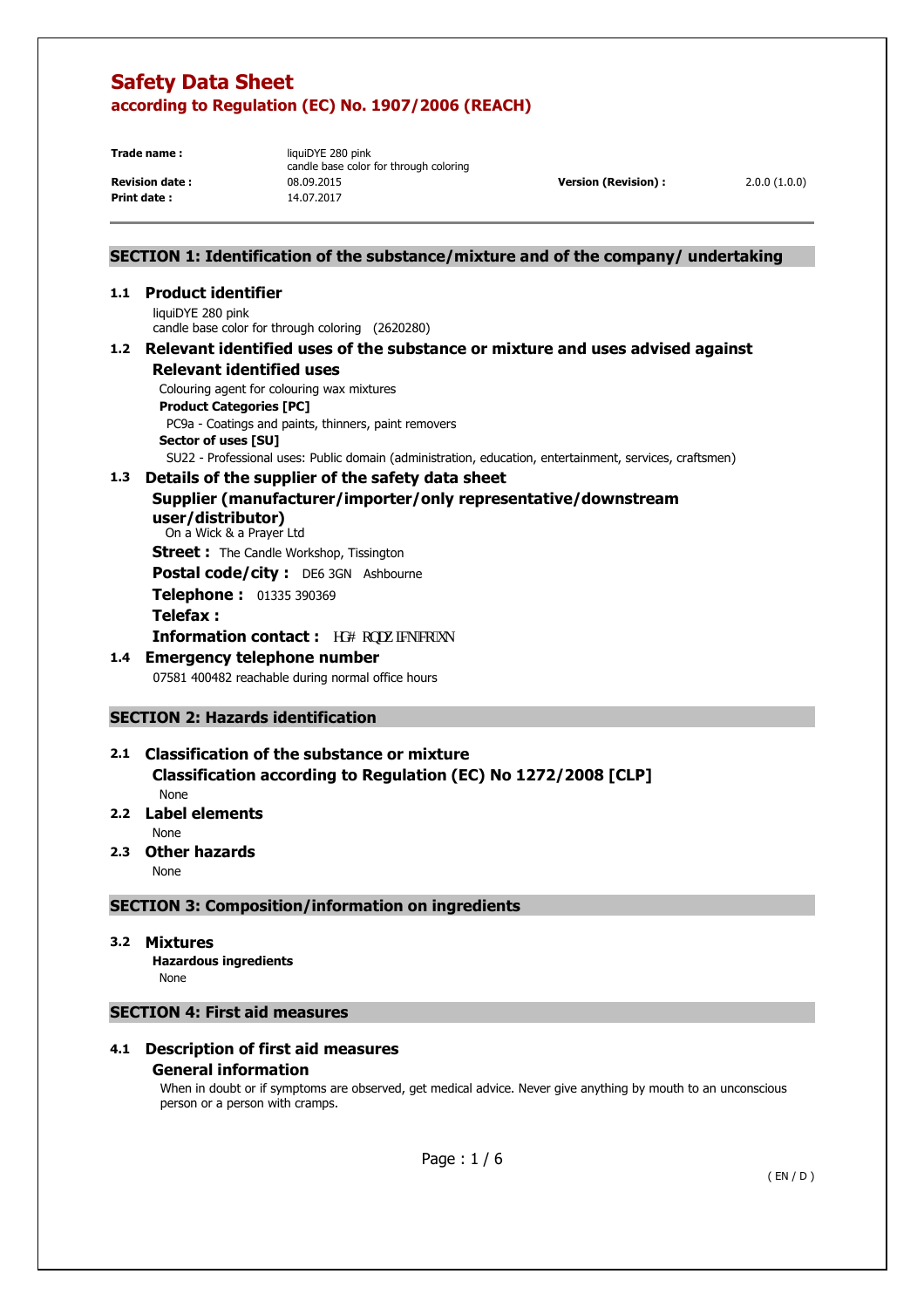**Print date :** 14.07.2017

**Trade name: liquiDYE 280 pink** candle base color for through coloring **Revision date :** 08.09.2015 **Version (Revision) :** 2.0.0 (1.0.0)

#### **Following inhalation**

Remove casualty to fresh air and keep warm and at rest. If breathing is irregular or stopped, administer artificial respiration.

#### **In case of skin contact**

After contact with skin, wash immediately with plenty of water and soap.

#### **After eye contact**

In case of contact with eyes flush immediately with plenty of flowing water for 10 to 15 minutes holding eyelids apart and consult an ophthalmologist.

#### **After ingestion**

Call a physician immediately. Keep at rest. Do NOT induce vomiting.

#### **4.2 Most important symptoms and effects, both acute and delayed**  No information available.

**4.3 Indication of any immediate medical attention and special treatment needed**  None

#### **SECTION 5: Firefighting measures**

# **5.1 Extinguishing media**

#### **Suitable extinguishing media**

alcohol resistant foam , Extinguishing powder , Carbon dioxide (CO2) , Sand

# **Unsuitable extinguishing media**

High power water jet

#### **5.2 Special hazards arising from the substance or mixture**

# **Hazardous combustion products**

Nitrogen oxides (NOx) , Carbon monoxide

#### **5.3 Advice for firefighters Special protective equipment for firefighters**

Wear a self-contained breathing apparatus and chemical protective clothing.

#### **5.4 Additional information**

Collect contaminated fire extinguishing water separately. Do not allow entering drains or surface water. Use water spray jet to protect personnel and to cool endangered containers.

#### **SECTION 6: Accidental release measures**

# **6.1 Personal precautions, protective equipment and emergency procedures For non-emergency personnel**

Provide adequate ventilation. Remove victim out of the danger area. Use personal protection equipment.

#### **For emergency responders**

See protective measures under point 7 and 8.

## **6.2 Environmental precautions**

Do not allow to enter into surface water or drains. In case of gas escape or of entry into waterways, soil or drains, inform the responsible authorities.

## **6.3 Methods and material for containment and cleaning up**

Absorb with liquid-binding material (e.g. sand, diatomaceous earth, acid- or universal binding agents). Collect in closed and suitable containers for disposal. Clear contaminated areas thoroughly.

#### **6.4 Reference to other sections**  Disposal: see section 13

Page : 2 / 6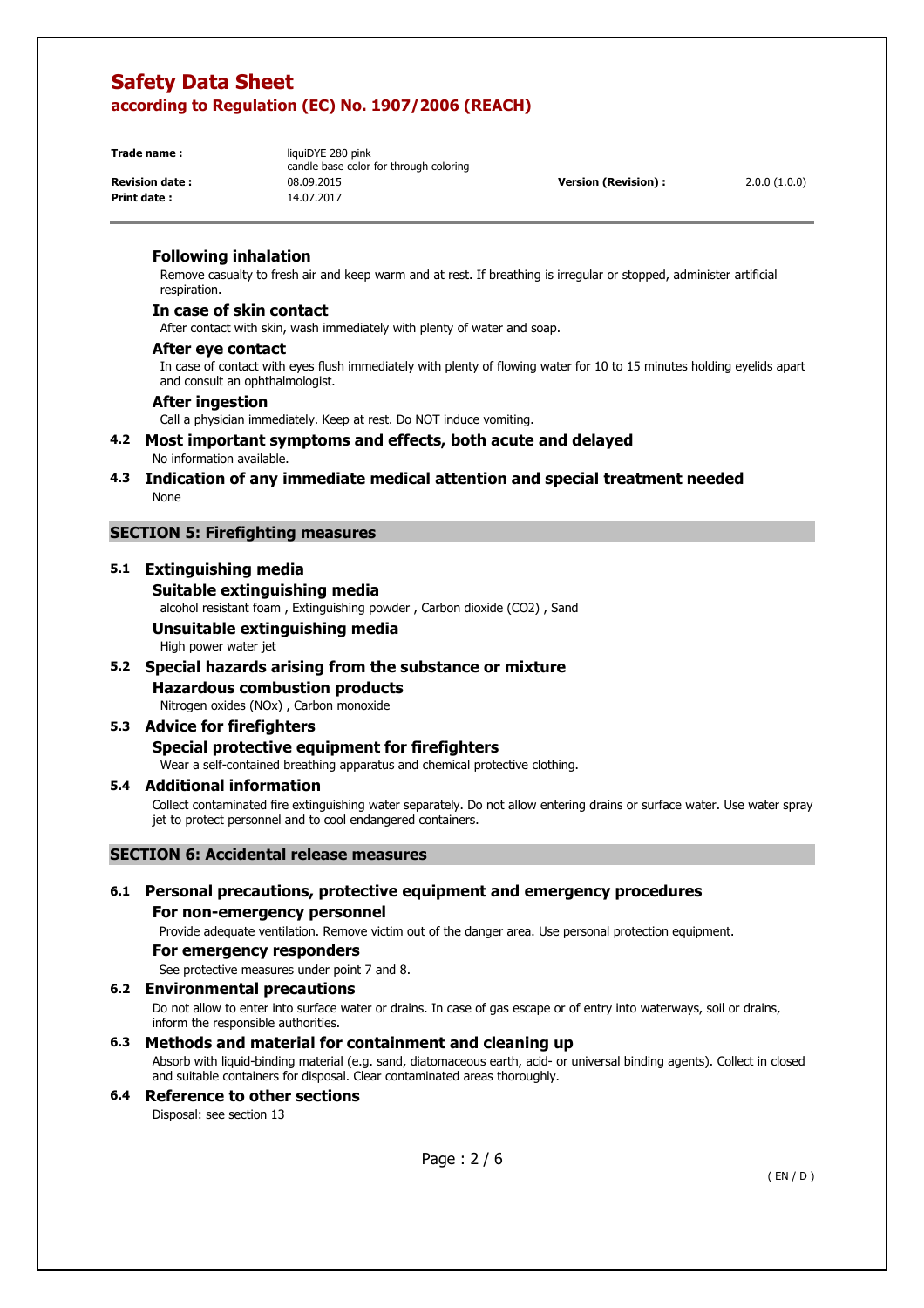**Print date :** 14.07.2017

**Trade name: liquiDYE 280 pink** candle base color for through coloring **Revision date :** 08.09.2015 **Version (Revision) :** 2.0.0 (1.0.0)

# **SECTION 7: Handling and storage**



# **7.1 Precautions for safe handling**

#### **Protective measures**

Use extractor hood (laboratory). All work processes must always be designed so that the following is excluded: Inhalation of vapours or spray/mists generation/formation of aerosols Skin contact Eye contact

#### **Measures to prevent fire**

Take precautionary measures against static discharges.

#### **Advices on general occupational hygiene**

Use protective skin cream before handling the product. Remove contaminated, saturated clothing immediately. Wash hands and face before breaks and after work and take a shower if necessary.

# **7.2 Conditions for safe storage, including any incompatibilities**

Store in a place accessible by authorized persons only. Floors should be impervious, resistant to liquids and easy to clean. Keep container tightly closed. Ensure adequate ventilation of the storage area. Keep/Store only in original container.

#### **Hints on joint storage**

**Storage class : 10 Storage class (TRGS 510) :** 10 **Keep away from**  Heat. Oxidising agent

#### **Further information on storage conditions**

Keep away from heat.

**Recommended storage temperature :** at 20°C.

#### **7.3 Specific end use(s)**  Colouring agent for colouring wax mixtures

# **SECTION 8: Exposure controls/personal protection**

#### **8.1 Control parameters**

None

#### **8.2 Exposure controls**

#### **Appropriate engineering controls**

Technical measures and the application of suitable work processes have priority over personal protection equipment. See section 7. No additional measures necessary.

#### **Personal protection equipment**



#### **Eye/face protection**

Eye glasses with side protection **Required properties**  liquid-tight.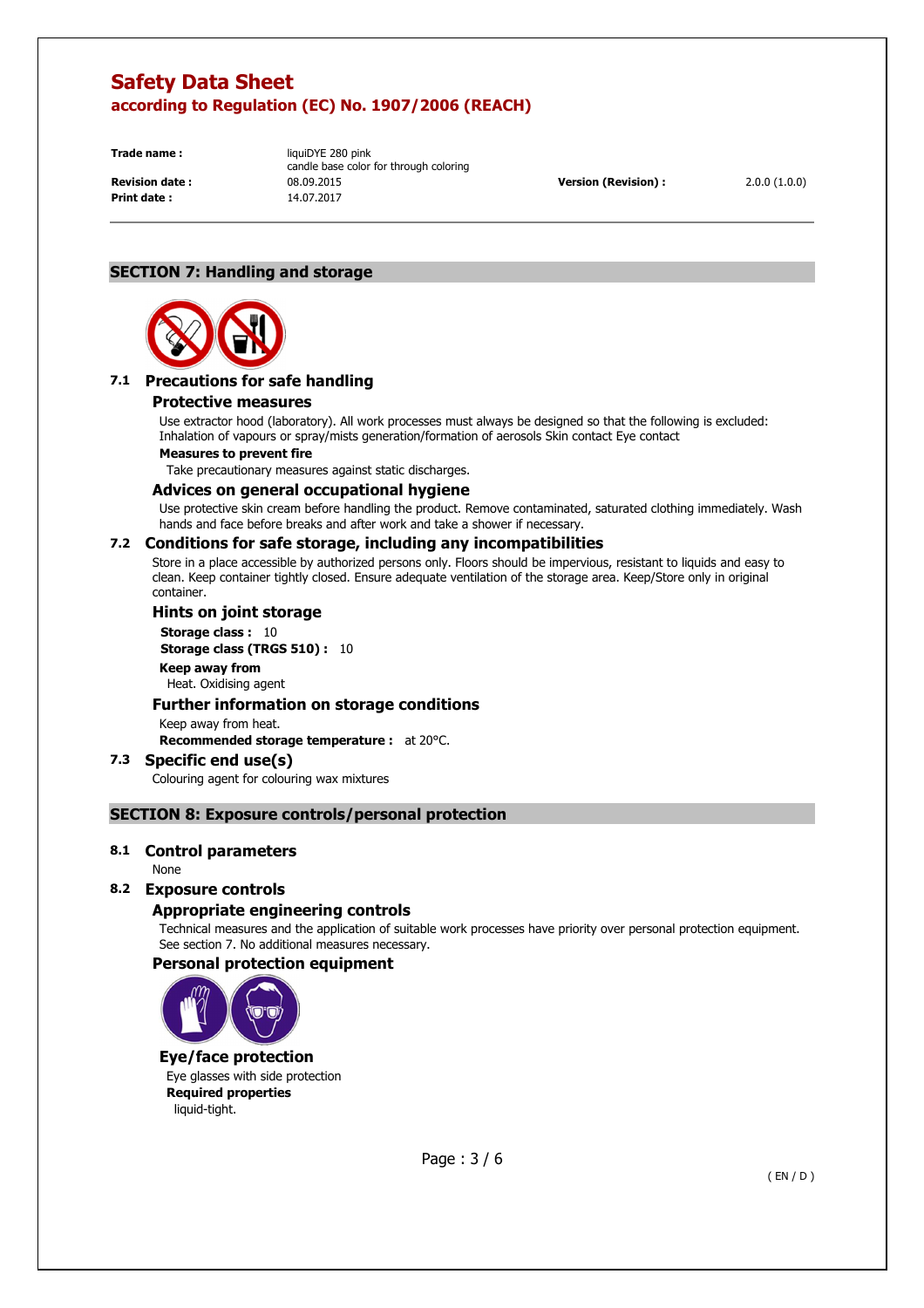**Print date :** 14.07.2017

**Trade name: liquiDYE 280 pink** candle base color for through coloring **Revision date :** 08.09.2015 **Version (Revision) :** 2.0.0 (1.0.0)

# **Skin protection**

#### **Hand protection**

NR (natural rubber, natural latex) , Butyl caoutchouc (butyl rubber) . For special purposes, it is recommended to check the resistance to chemicals of the protective gloves mentioned above together with the supplier of these gloves.

**Recommended glove articles** : DIN EN 374

#### **Body protection**

Only wear fitting, comfortable and clean protective clothing.

#### **Respiratory protection**

No special measures are necessary.

#### **Occupational exposure controls**

Do not allow to enter into surface water or drains.

## **SECTION 9: Physical and chemical properties**

# **9.1 Information on basic physical and chemical properties**

# **Safety relevant basis data**

| Initial boiling point and boiling<br>range: | (1013 hPa) | approx. | 210 | °C                |                   |
|---------------------------------------------|------------|---------|-----|-------------------|-------------------|
| Flash point:                                |            | approx. | 88  | ۰c                | <b>Brookfield</b> |
| Vapour pressure:                            | $50 °C$ )  | ≺       | 100 | hPa               |                   |
| <b>Density:</b>                             | (20 °C )   |         |     | q/cm <sup>3</sup> |                   |
| <b>Solvent separation test:</b>             | 20 °C )    | $\,<\,$ | 3   | $\frac{0}{0}$     |                   |
| Flow time :                                 | 20 °C )    | approx. | 20  | <b>S</b>          | DIN-cup 4 mm      |
| Viscosity :                                 | (20 °C )   | approx. | 300 | mPa.s             |                   |
| .<br>- -                                    |            |         |     |                   |                   |

# **9.2 Other information**

None

# **SECTION 10: Stability and reactivity**

#### **10.1 Reactivity**

This material is considered to be non-reactive under normal use conditions.

#### **10.2 Chemical stability**

The product is chemically stable under recommended conditions of storage, use and temperature.

# **10.3 Possibility of hazardous reactions**

No known hazardous reactions.

- **10.4 Conditions to avoid**  Keep away from heat.
- **10.5 Incompatible materials**  Keep away from: Hydrogen peroxide , Oxidising agent.

# **10.6 Hazardous decomposition products**

No known hazardous decomposition products.

#### **SECTION 11: Toxicological information**

#### **11.1 Information on toxicological effects**  No information available.

#### **SECTION 12: Ecological information**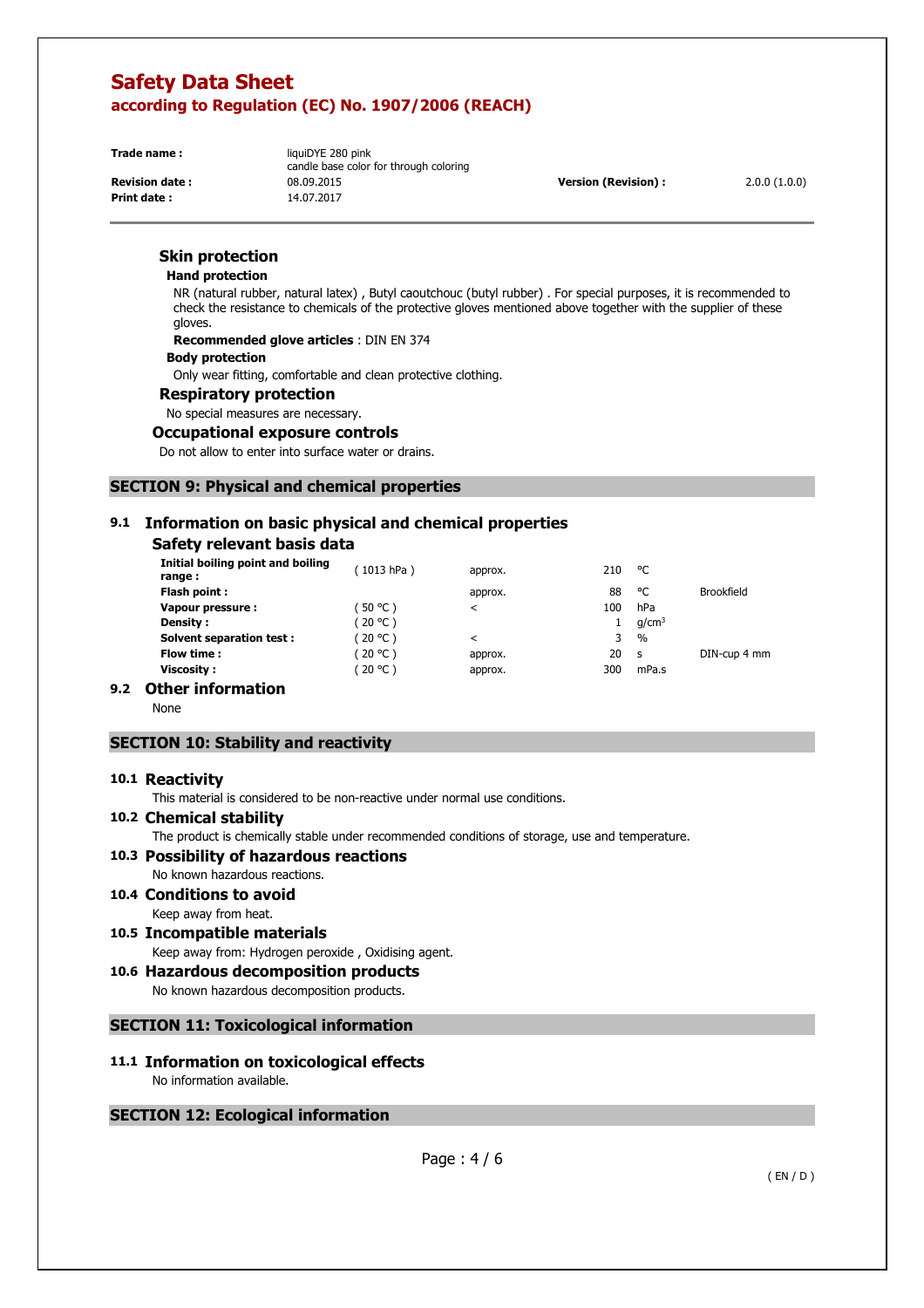**Print date :** 14.07.2017

**Trade name: liquiDYE 280 pink** candle base color for through coloring **Revision date :** 08.09.2015 **Version (Revision) :** 2.0.0 (1.0.0)

# **12.1 Toxicity**

No information available.

**12.2 Persistence and degradability**  No information available.

**12.3 Bioaccumulative potential** 

Based on the n-octanol/water partition coefficient accumulation in organisms is not expected.

**12.4 Mobility in soil** 

No information available.

# **12.5 Results of PBT and vPvB assessment**

The substances in the mixture do not meet the PBT/vPvB criteria according to REACH, annex XIII.

**12.6 Other adverse effects**  No information available.

# **12.7 Additional ecotoxicological information**

Discharge into the environment must be avoided.

# **SECTION 13: Disposal considerations**

# **13.1 Waste treatment methods**

# **Product/Packaging disposal**

Contaminated packages must be completely emptied and can be re-used following proper cleaning. Handle contaminated packages in the same way as the substance itself. Waste disposal according to directive 2008/98/EC, covering waste and dangerous waste.

#### **SECTION 14: Transport information**

#### **14.1 UN number**

No dangerous good in sense of these transport regulations.

# **14.2 UN proper shipping name**

No dangerous good in sense of these transport regulations.

## **14.3 Transport hazard class(es)**

No dangerous good in sense of these transport regulations.

## **14.4 Packing group**

No dangerous good in sense of these transport regulations.

- **14.5 Environmental hazards**  No dangerous good in sense of these transport regulations.
- **14.6 Special precautions for user**

None

# **SECTION 15: Regulatory information**

# **15.1 Safety, health and environmental regulations/legislation specific for the substance or mixture**

**National regulations Water hazard class (WGK)** 

Class : 1 (Slightly hazardous to water) Classification according to VwVwS

# **15.2 Chemical safety assessment**